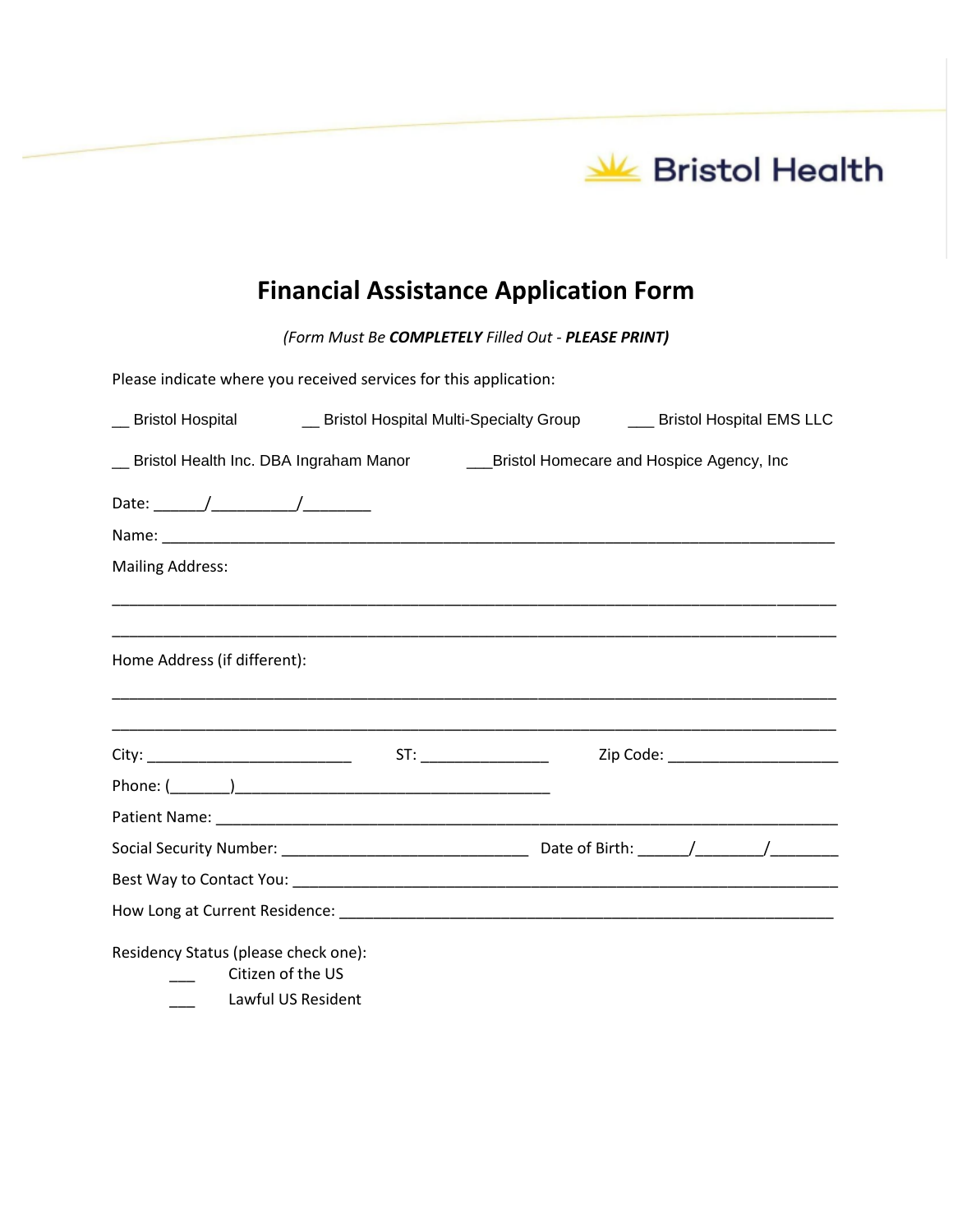Bristol Health

| Are You Currently Employed? Yes No                                                                 |  |
|----------------------------------------------------------------------------------------------------|--|
|                                                                                                    |  |
| Are You Married? ___ Yes ___ No                                                                    |  |
|                                                                                                    |  |
| Are You Related by Civil Union? ____ Yes _____ No                                                  |  |
|                                                                                                    |  |
| Did you apply for State Medical Assistance? Yes No<br>If Yes, Case number and Date of Application: |  |
|                                                                                                    |  |

### Number of Dependents: \_\_\_\_\_\_\_

*A dependent is a person listed on the patient's tax return.*

#### **List Dependents**

| Name of Dependents | Relationship | Date of Birth | Age |
|--------------------|--------------|---------------|-----|
|                    |              |               |     |
|                    |              |               |     |
|                    |              |               |     |
|                    |              |               |     |
|                    |              |               |     |

## **Proof of Income Information (If Applicable)**

| <b>Source of Income</b>             | <b>Patient/Responsible Party</b> | <b>Spouse or Partner</b>      |
|-------------------------------------|----------------------------------|-------------------------------|
|                                     | Enter Amount Per Month           | <b>Enter Amount Per Month</b> |
| Gross Wages/Earnings (Before Taxes) |                                  |                               |
| Supported by Other Individual       |                                  |                               |
| Child Support/Alimony Received      |                                  |                               |
| Disability Benefits                 |                                  |                               |
| <b>Pension Benefits</b>             |                                  |                               |